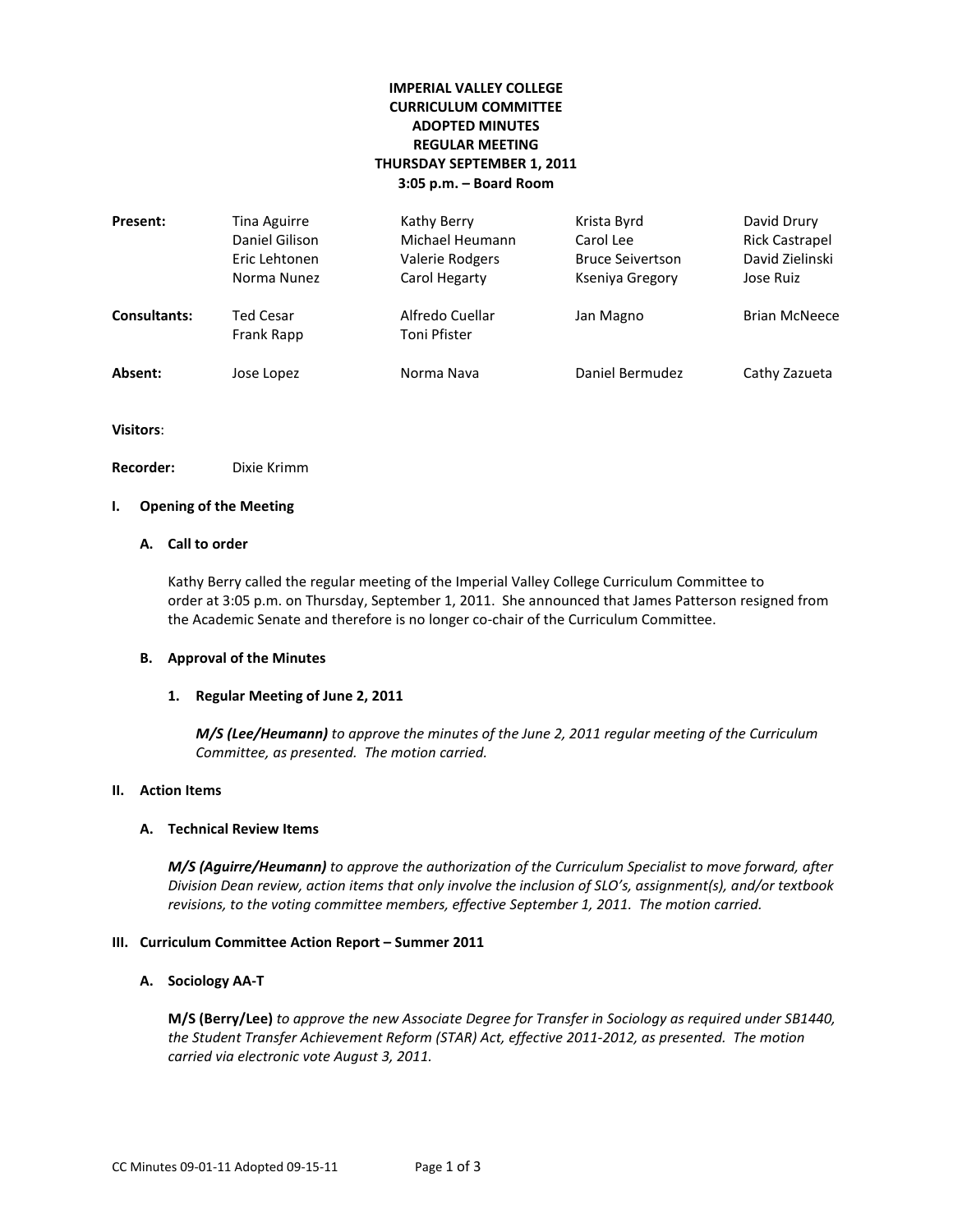#### **B. Child Development AA-T**

**M/S (Berry/Lee)** *to approve the new Associate Degree for Transfer in Child Development as required under SB1440, the Student Transfer Achievement Reform (STAR) Act, effective 2011-2012, as presented. The motion carried via electronic vote August 6, 2011.*

Note: Both TMC's were approved by the Academic Senate on August 16, 2011, by the Board on August 17, 2011, and have been submitted to the Chancellor's Office.

#### **IV. Discussion Items**

#### **A. TBA Classes (Auditing Requirements) – Kathy Berry**

Kathy discussed the requirement for TBA classes to report the amount of contact time each week that students attended. Auditors have cautioned that the next time they return they would be looking for solid documentation in accounting for TBA hours. It was also suggested to reduce or eliminate as much as possible TBA class hours. Kathy recommended that when final grade rosters are submitted that instructors attach documentation on how a student passed the class (i.e. – log, timesheet).

David Drury asked if there was a standard way to account for this across the college.

Kathy will send the document that states how we look at TBA hours to the committee. She also mentioned that the committee needs to look at the schedule/calendar as it states that our last week is finals and since we are following a compressed calendar that statement should not be included. The committee was reminded that colleges are being looked at by federal guidelines as well.

#### **B. Clarification of Requirements – Carol Lee**

IVC Majors – Associate Degrees are called Majors which include courses and GE requirements. Specializations are in addition to majors. Carol asked the committee if the intention of specialization certificates was to include GE requirements or just the courses. Discussion ensued, no specific solution provided.

IVC GE Pattern – Carol asked the committee's position on eliminating the institutional requirements. This would include moving Health and Physical Education to Area E under the General Education section. Committee members agreed that if the majority of students at our institution do not transfer then the college should retain institutional requirements. Kathy Berry mentioned that there is a movement to eliminate institutional requirements throughout the state within the next year or two. David Drury stated that we should wait until it is mandated but until then we should retain the institutional requirements to better serve the needs of our student population.

#### **C. Non-Traditional Credit Programs – Carol Lee**

AP Credit – has been approved

CLEP Credit – CSU's are accepting CLEP. UC's are looking to begin accepting. Carol will be sending information out to faculty to review. IVC could possibly consider offering CLEP testing. DANTES Credit – Military credit

Carol discussed the above Credit options for students coming into IVC, asked committee to look at accepting CLEP and International Baccalaureate.

#### **D. ESL and Basic Skills unit issues – Jan Magno**

Jan explained that the college would need to begin limiting enrollment of students with 30 units of Basic Skills, as per Title 5 CA Education Code § 55035. Remedial Coursework Limit. ESL and DSPS are exempt from the limitation. The development of a local waiver is an option under the Education Code that can be used to assist students who have come close or reached the maximum unit allowance. Federal regulations state 30 units attempted whereas the State regulation refers to units received.